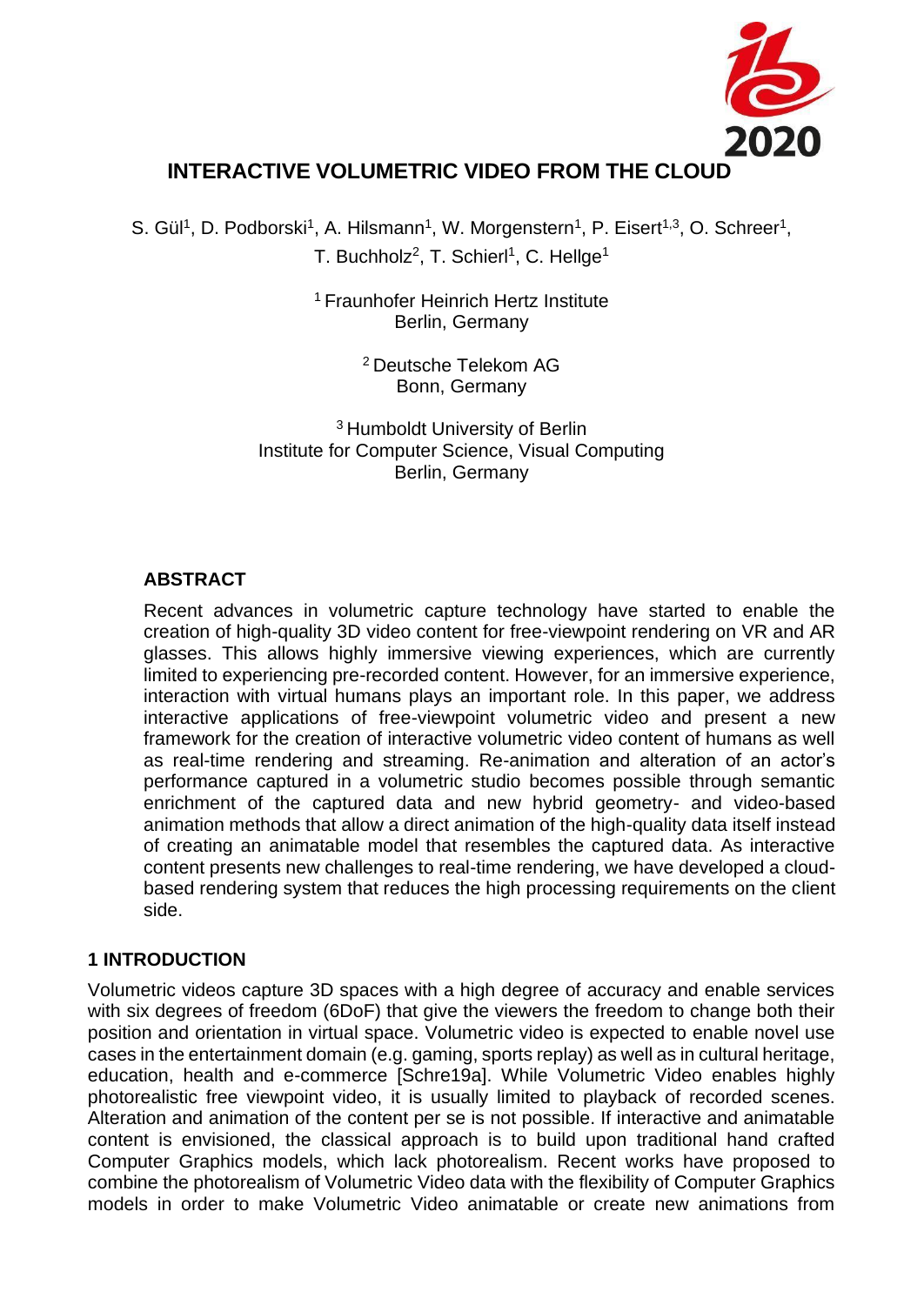

Volumetric Video data [Hils20]. In this approach, re-animation and alteration of an actor's performance captured in a volumetric studio becomes possible through semantic enrichment of the captured data and new hybrid geometry- and video-based animation methods that allow a direct animation of the high-quality data itself instead of creating an animatable CG model that resembles the captured data.

Despite the significant increase in computing power of mobile devices, rendering rich volumetric videos on such devices is still a very demanding task. The processing load is further increased by the presence of multiple volumetric objects in the scene and the new challenges presented by the interactivity. Particularly, interactivity requires changing the volumetric object according to the user input or position, which is especially challenging on mobile devices with low processing power. Another challenge is the lack of efficient hardware implementations for decoding of volumetric data (e.g. point clouds or meshes). Software decoding may drain the battery of mobile devices quickly and fail to meet the realtime rendering requirements.

One way to reduce the processing load on the client is to send a 2D view of the volumetric object rendered according to the viewer's position instead of sending the entire volumetric content. This technique is typically known as remote or interactive rendering [Shi15]. This is achieved by offloading the expensive rendering process to a powerful server and transmitting the rendered views over a network to a less powerful client device. Another advantage of this approach is a significant reduction of network bandwidth requirements because only a single 2D video is transmitted instead of the full 3D volumetric content. Additionally, the rendering server can be deployed within a cloud computing platform to provide flexible allocation of computational resources and scalability depending on potential changes in processing load.

Despite these advantages, one major drawback of cloud-based rendering is an increase in the end-to-end latency of the system, also known as the motion-to-photon (M2P) latency. Particularly, the added network latency and additional server-side processing (e.g. video encoding) cause an increase in M2P latency, which may significantly degrade the user experience and cause motion sickness [Alli01].

It is possible to compensate for the increased M2P latency through various optimizations. One promising technique is to move the volumetric content to an edge server geographically closer to the user to reduce the network latency. Edge computing has been gaining importance with the deployment of 5G networks and is considered to be one of the key technologies for interactive use cases that will be enabled by the 5G technology [Sat17]. Secondly, usage of real-time communication protocols such as WebRTC are also considered to be vital for ultra-low latency video streaming applications [Hol15]. The processing latency at the rendering server is another significant latency component. Therefore, using fast hardware-based video encoders is critical for reducing the encoding latency. Another way is to predict the future user pose at the remote server and send the corresponding rendered view to the client. Thereby, it is possible to drastically reduce the M2P latency, if the user pose is predicted for a prediction window equal to or larger than the M2P latency of the system. However, accuracy of the prediction algorithms is critical for achieving good results and mispredictions can potentially lead to degradations of user experience.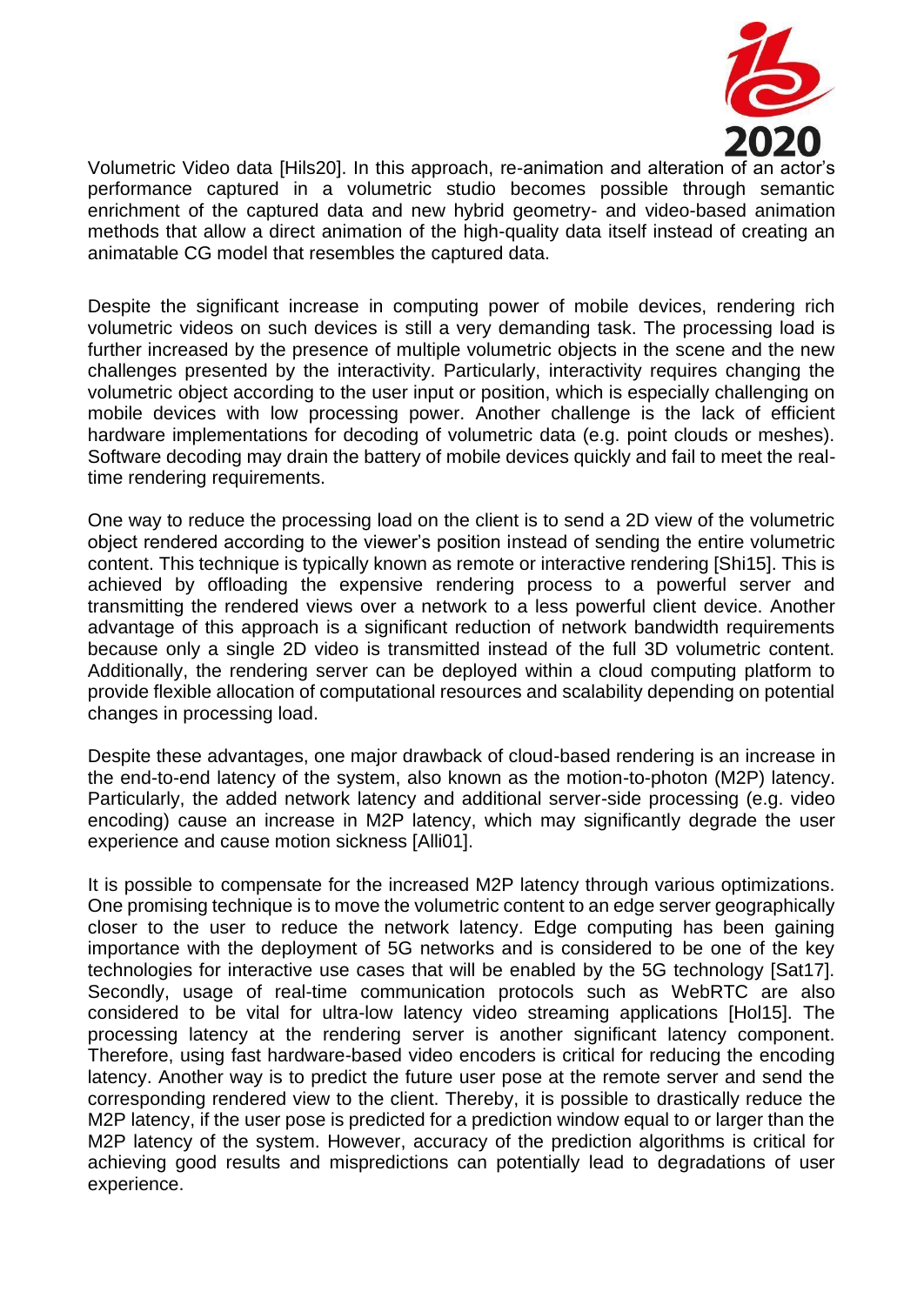

In this context, we have developed a cloud-based rendering system for interactive streaming of volumetric videos, which includes several of the described optimizations. Our system reduces the high processing requirements on the client side and significantly decreases the network bandwidth requirements. In this paper, we present the algorithms employed for the animation of volumetric video (Section 2) and describe the components of our low-latency streaming framework (Section 3).

## **2 ANIMATABLE VOLUMETRIC VIDEO**

This section gives an overview of our animatable volumetric video technology. Going beyond the application of free-viewpoint volumetric video, we allow re-animation and alteration of an actor's performance through (i) the enrichment of the captured data with semantics and animation properties and (ii) applying hybrid geometry- and video-based animation methods. The idea is to allow direct animation of the high-quality volumetric video data itself instead of creating an animatable model that resembles the captured data. Thereby, we bring volumetric video to life and combine interactivity with photo-realism. Details of our approach can be found in [Hils20].



Figure 1 - Overview of our animatable volumetric video technology.

## **2.1 Making Volumetric Video Data Animatable**

The creation of high-quality animatable volumetric video starts with the creation of highquality free viewpoint video by capturing an actor's performance in a volumetric studio and computing a temporal sequence of 3D meshes. For the capturing and data processing steps, either high-quality professional capturing with sophisticated setups, e.g. [Schre19a, Coll15, Vol, Mic] as well as lighter and cheaper systems [Rob16, All19] can be applied, depending on the use case requirements. The reconstructed temporally inconsistent meshes are converted into spatio-temporally coherent mesh (sub-) sequences using template-based approaches in order to facilitate texturing and compression. In order to allow for topological changes during the sequence, we use a key-frame-based method to decompose the captured sequence into subsequences and register a number of key-frames to the captured data [Morg19]. The final volumetric video data can be inserted as volumetric video assets in virtual environments and viewed from arbitrary directions. In order to make the volumetric data animatable, we fit a parametric rigged human model [Angu05, Fech19a] to the captured data [Fech19b]. Thereby, we enrich the captured data with semantic pose and animation data taken from the parametric model, used to drive the animation of the captured volumetric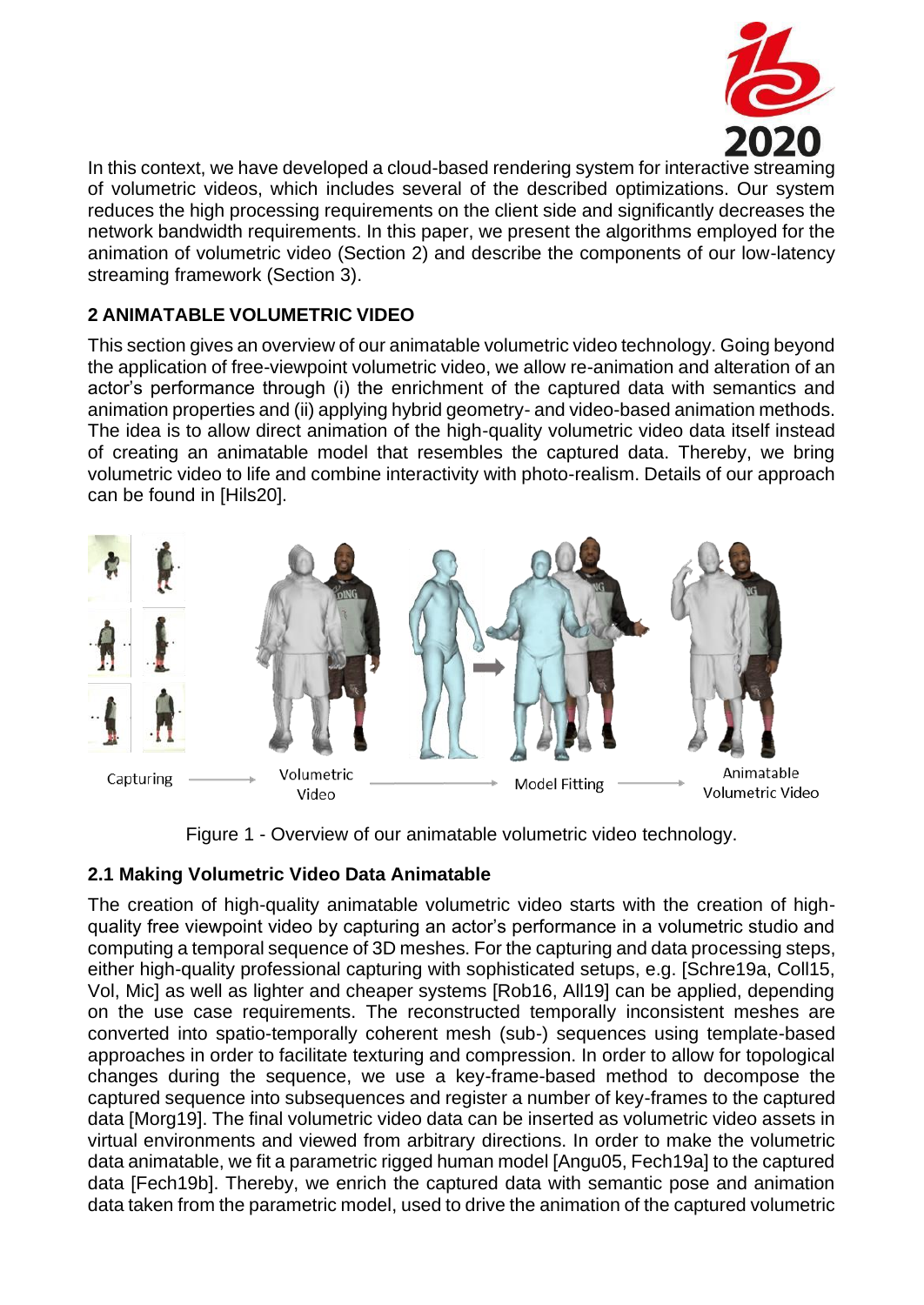

video data itself.

## **2.2 Hybrid Animation of Volumetric Video Data**

The captured content contains real deformations and poses and we want to exploit this data for the generation of new performances as much as possible. For this purpose, we propose a hybrid example-based animation approach that exploits the captured data as much as possible and only minimally animates the captured data in order to fit the desired poses and actions. We treat the temporally consistent subsequences of the volumetric video data as essential basis sequences, containing motion and appearance examples. Given a desired target pose sequence, we retrieve close subsequences or frames based on the semantic enrichment of the volumetric video data. The retrieved subsequences or frames can then be concatenated and interpolated in order to form new animations, similar to surface motion graphs [Huang15]. The generated sequences are restricted to poses and movements already present in the captured data and might not perfectly fit the desired poses. Hence, after we have created a synthetic sequence from the original data that resembles the target sequence as closely as possible, we now animate and kinematically adapt the recomposed frames in order to fit the desired poses. The kinematic animation of the individual frames is facilitated through the body model fitted to each frame. For each mesh vertex, the location relative to the closest triangle of the template model is calculated, virtually glueing the mesh vertex to the template triangle with constant distance and orientation. This parameterization between each mesh frame and the model allows a direct animation of the volumetric video frame.

One application is interaction with virtual humans in AR or VR where the virtual human follows the user with his head when the user moves in the virtual scene in order to enhance the feeling of a true conversation with the virtual character (see Fig. 2).



Figure 2 - Animated virtual human moving his head to follow the user.

## **3 CLOUD-BASED VOLUMETRIC VIDEO STREAMING**

This section presents the system architecture of our cloud-based volumetric video streaming system and describes its different components. A simplified version of this architecture is shown in Fig. 3.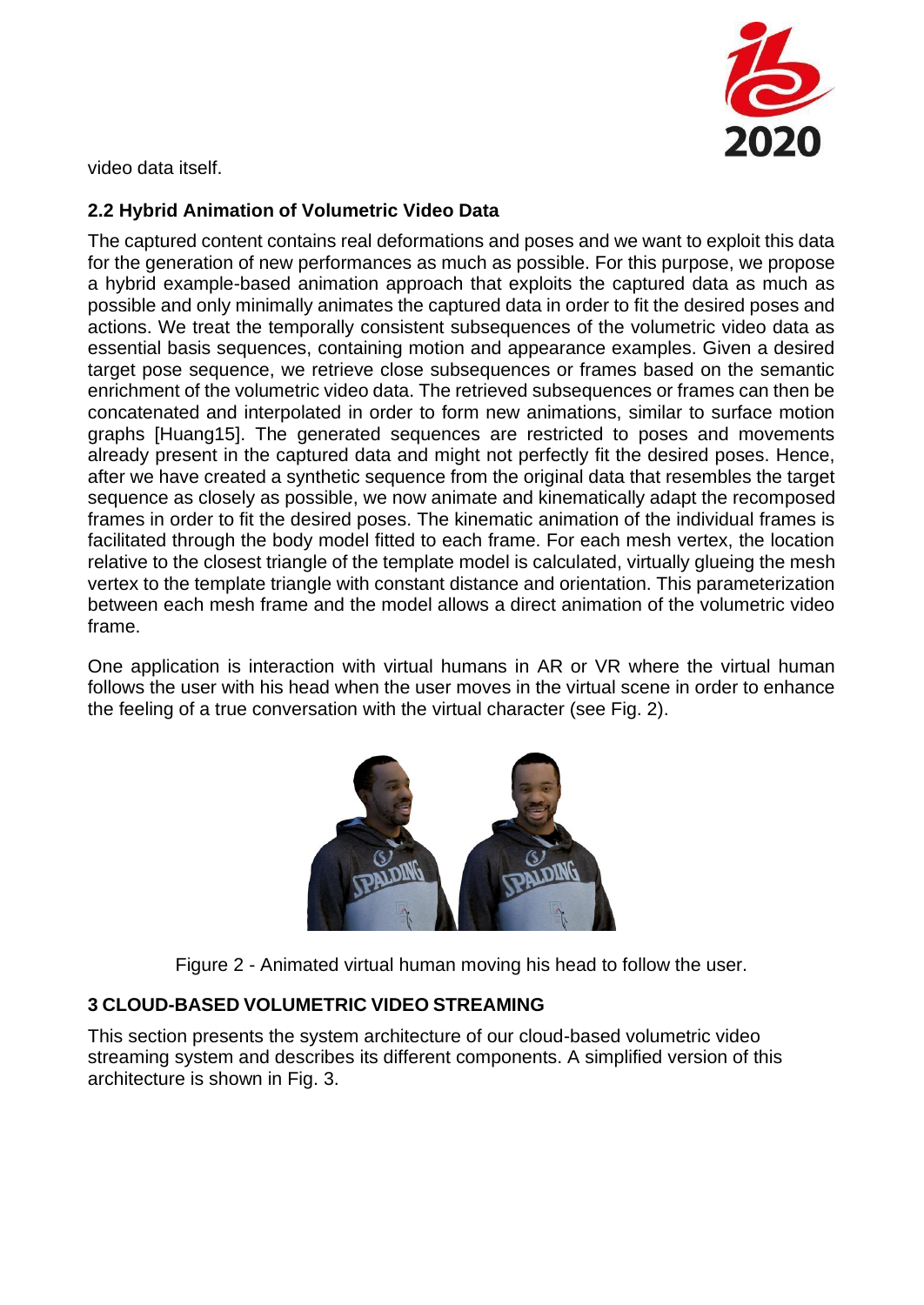



Figure 3 - Overview of cloud-based volumetric streaming framework.

### **3.1 Volumetric asset storage format**

Different components of our volumetric assets are stored in a single MP4 file to facilitate integration as a dedicated plugin into the game engines such as Unity. Particularly, we encode the texture atlas using video compression (H.264/AVC), and compress the mesh data using Google Draco [Goo] which implements the well-established mesh compression algorithm Edgebreaker [Ross99]. The compressed mesh and texture data are multiplexed into different tracks of an MP4 file ready for storage and transmission [Schre19b].

### **3.2 Server architecture**

The server-side implementation is composed of two main parts: a volumetric video player and a cross-platform cloud rendering library that can be integrated into different applications. We describe each block further in detail.

The **volumetric video player** is implemented in Unity using several native plug-ins. The player is able to play volumetric sequences stored in a single MP4 file which consists of a video track containing the compressed texture data, and a mesh track containing the compressed mesh data. Before the start of the playback, all required game objects are registered by the player. These can include e.g. a volumetric object stored as an MP4 file or a virtual camera. The registered game objects can then be controlled by the cloud rendering library and/or the client application. After registration, the player can start playing the MP4 file by demultiplexing it and feeding the elementary streams to the corresponding video, audio and mesh decoders. The volumetric mesh is altered based on user input, e.g. for the eye contact application described above, the head is turned based on the user position as described in Section 2.2. Then, each mesh is synchronized with the corresponding texture and rendered to the scene. Subsequently, the camera representing the client's viewport captures the rendered view of the volumetric object and passes the RenderTexture to the cloud rendering library for further processing. While rendering the scene, the player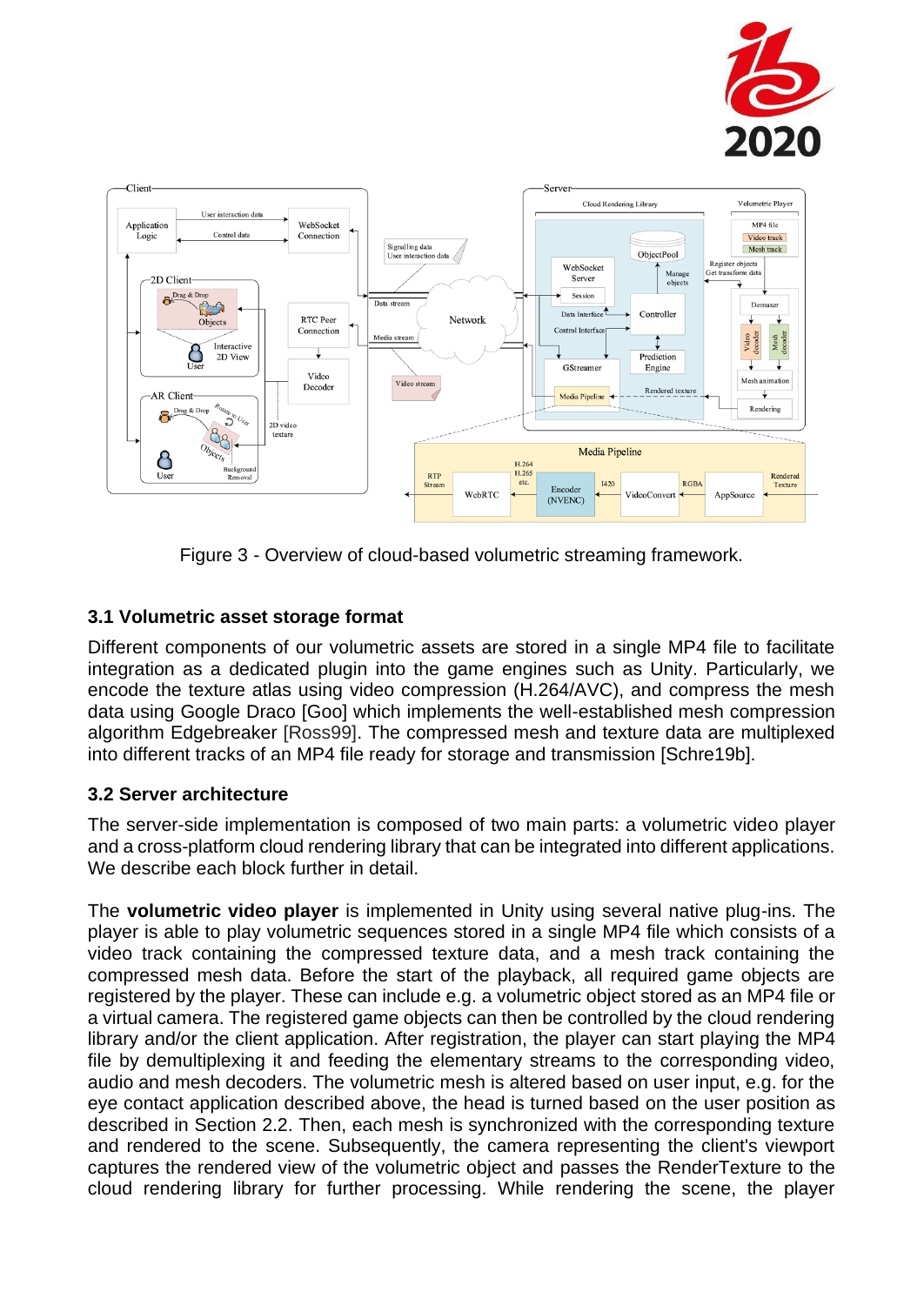

concurrently asks the library for the latest positions of the previously registered game objects and updates the rendered view accordingly.

We created a cross-platform **cloud rendering library** written in C++ that can be integrated into a variety of applications. The library is implemented as a native Unity plugin for the present application and contains various processing and communications blocks and interfaces. In the following, we describe the main modules implemented in the library, each running on a different thread to achieve high performance.

Signaling and control data between the server and client is exchanged via a **WebSocket Serve**r. Signaling data includes Session Description Protocol (SDP) and Interactive Connectivity Establishment (ICE) messages necessary for establishing the WebRTC connection. The WebSocket connection is also used to transmit the scene description metadata as well as control data to modify the position of a registered game object or camera.

Media processing is performed using the **GStreamer** media framework [Gst]. GStreamer is a very flexible framework that allows chaining various media elements together to create complex media *pipelines*. Our Gstreamer pipeline takes the rendered texture from Unity as input, compresses it as a video stream, and transmits the video stream to the client over a WebRTC connection. Since encoder latency is a significant contributor to the overall M2P latency, we evaluated the encoding performances of different video encoders for a careful selection.

We experimented with different encoders such as the software-based encoders x264, x265, and Intel SVT-HEVC as well as the GPU-based encoder from Nvidia (NVENC) [Nve]. Consequently, we decided to use **NVENC** in our media pipeline due to its significantly higher encoding speed at a comparable picture quality with respect to other tested encoders. We use NVENC to compress the texture using **H.264/AVC** (high profile, level 3.1, IPPP.. GOP structure, no B frames). However, our system does not depend on a specific codec and allows using different H.264/AVC, H.265/HEVC, or in the future VVC encoders. After compression, the resulting compressed bitstream is packaged into RTP packets and sent to the client using WebRTC. WebRTC was chosen as the delivery method since it allows us to achieve an ultra-low latency while using the P2P connection between the client and server. In addition, WebRTC is already widely adopted by different web browsers allowing our system to support several different platforms. For our volumetric sequence "Josh", the bitrate of the encoded bitstream (at a resolution of 1280x720) varies between **3-9 Mbps** depending on the size of the volumetric object inside the viewport and user movement. Our system can also generate videos at 1080p and 4K resolution. Further details on our media pipeline and an evaluation of the encoder performance can be found in [Gül20a].

The **Controller** implements the application logic and manages the other modules depending on the application state. Particularly, it retrieves the object states from the **ObjectPool** (a logical structure that maintains the IDs and positions of all registered objects) and sends them to the client as a JSON file in order to inform the client about the object states. Depending on the predictions from the Prediction Engine, the Controller updates the positions of the virtual objects such that the rendering engine creates a scene corresponding to the predicted positions. The Controller is also responsible for initializing/closing the media pipeline when a new client joins/disconnects.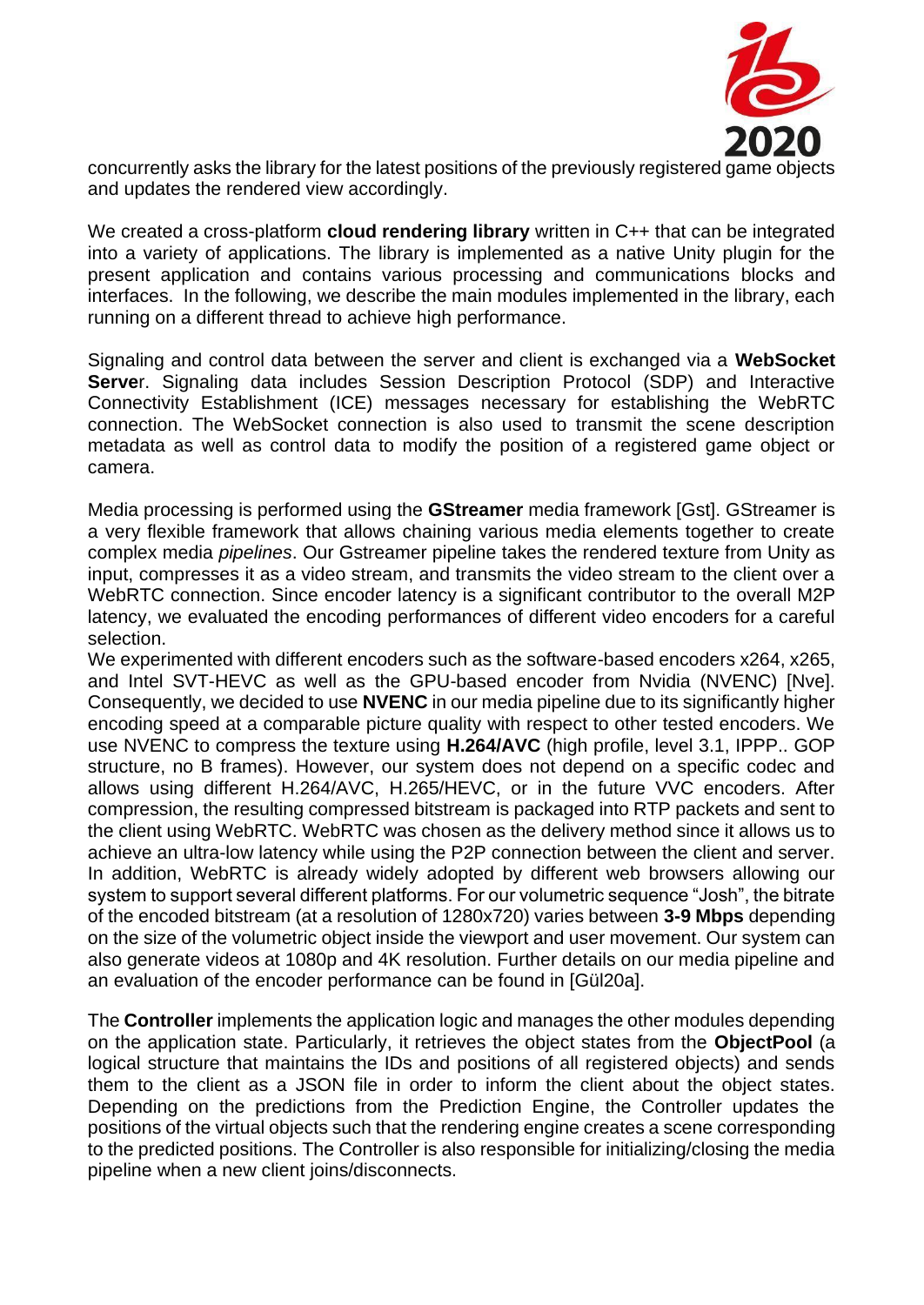

The **Prediction Engine** attempts to predict the head movement of the user in 6DoF space for a given prediction interval. By predicting the user's future pose and rendering the matching frames in advance, we aim to reduce the effective M2P-latency and thus compensate for the added network latency due to cloud-based rendering. Currently, we use an autoregression model for prediction; however, the module allows deployment of different kinds of algorithms that can bring higher prediction accuracy and/or run faster, e.g. efficient recursive algorithms like the Kalman filter. A latency analysis of our system and details of our initial prediction technique are described in [Gül20a].

### **3.3 Client architecture**

The client-side architecture is depicted on the left side of Fig. 3. It consists of various connection interfaces, a video decoder, our application logic, and a client application.

Before the streaming session starts, the client establishes a WebSocket connection to the server and asks the server to send a description of the rendered scene. The server responds with a list of objects and parameters which can later be updated by the client. After receiving the scene description, the client replicates the scene and initiates a peer-to-peer (P2P) WebRTC connection to the server. The server and client carry out the WebRTC negotiation process by sending SDP and ICE data over the established WebSocket connection. Finally, the P2P connection is established, and the client starts receiving a video stream corresponding to the current view of the volumetric video. At the same time, the client can use the WebSocket connection (or optionally the RTCPeerConnection) for sending control data to the server and modify the properties of the scene. For example, the client may change its position in the 6DoF space, or it may apply transformations (e.g. rotate, scale) to any volumetric object in the scene.

We have implemented both a web player in JavaScript and a native application for the HoloLens, the untethered AR headset from Microsoft. While our web application targets VR, our HoloLens application is implemented for AR use cases. In the HoloLens application, we perform further processing to remove the background of the video texture before rendering the texture onto the AR display. In general, the client-side architecture remains the same for both VR and AR use cases, and the most complex client-side module is the video decoder, which is implemented for H.264/AVC in hardware in most devices. Thus, the complexity of our system is concentrated largely in our cloud-based rendering server. A demonstration of our system with the web browser and HoloLens client implementations is presented in [Gül20b].

### **3.4 Motion-to-photon latency measurement**

Characterizing the M2P latency is important for assessing the success of our optimizations towards creating a low-latency streaming framework. Therefore, we developed a framework to measure the latency of our system.

Using our cloud rendering library described in the previous section, we implemented a server-side console application which sends predefined textures (known by the client) depending on the received control data from the client. These textures consist of simple vertical bars with different colors. For example, if the client instructs the server application to move the main camera to the position P1, the server pushes the texture F1 into the media pipeline. Similarly, another camera position P2 results in the texture F2.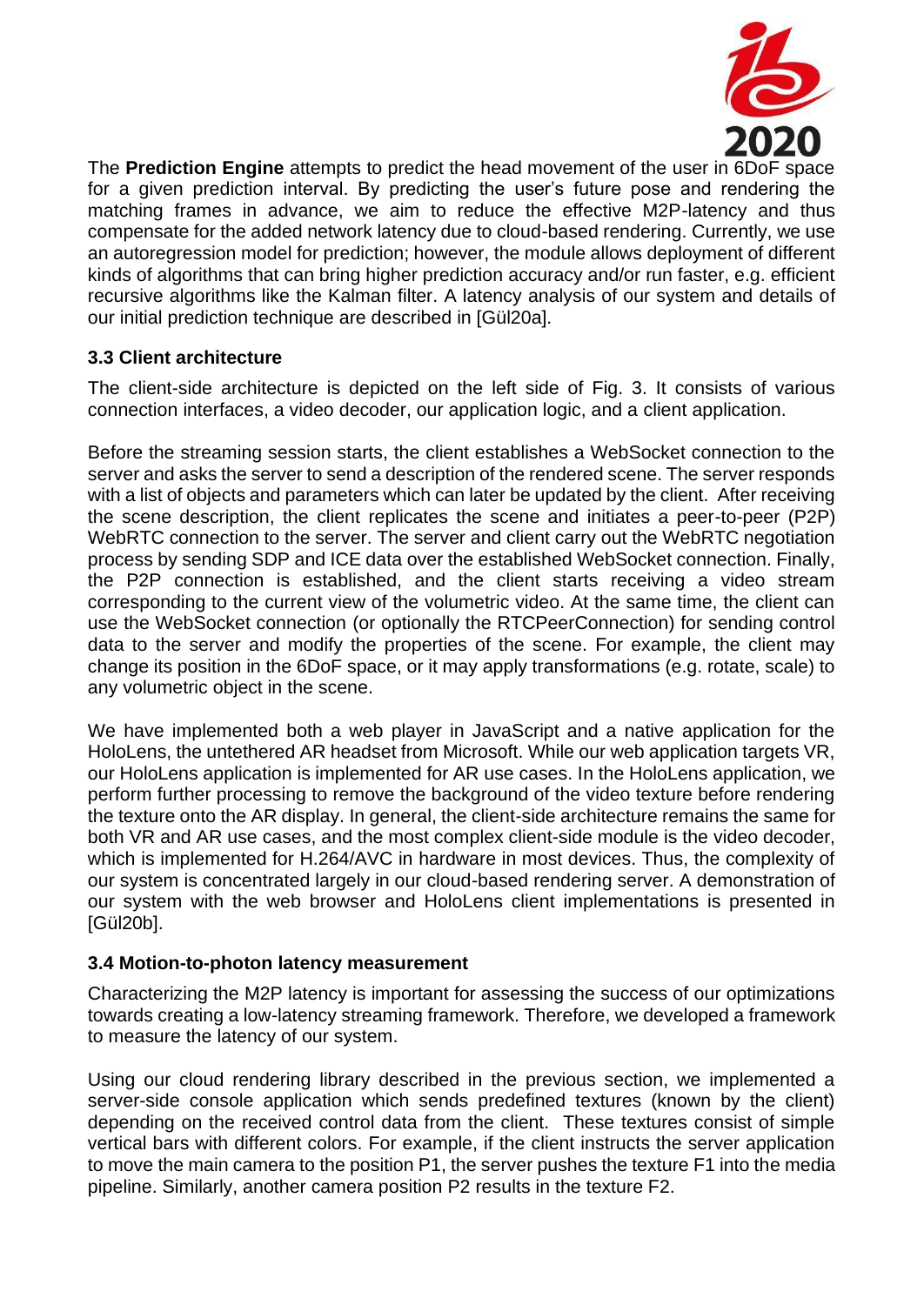

On the client side, we implemented a web-based application that connects to the server application and renders the received video stream to a canvas. Since the client knows exactly how those textures look like, it can evaluate the incoming video stream and determine when the requested texture was rendered on the screen. As soon as the client application sends P1 to the server, it starts the timer and checks the canvas for F1 at every web browser window *repaint* event, which matches the refresh rate of the display according to the W3C recommendation [Rob15]. As soon as the texture F1 is detected, the client stops the timer and computes the M2P latency.

Since we use the second smallest instance type of Amazon EC2 (t2.micro), we set the size of each video frame to 512x512 pixels. Once the connection is established, the user can start the session by defining the number of independent measurements. In our setup, we run the server application on an Amazon EC2 instance in Frankfurt, and the client application in a web browser in Berlin. The web browser is connected to the Internet over WiFi.

We encode the stream using x264 configured with ultrafast preset and zerolatency tuning with an encoding speed of 80 fps. In order to get statistically accurate results, we set the client to perform 100 latency measurements and calculated the average, minimum and maximum M2P latency. Fig. 4 shows the measured values over 100 cycles. According to our results, the M2P latency of our system varies between 41 ms and 63 ms. The measured average latency is 58 ms.



Figure 4 - Results of our motion-to-photon latency measurements.

### **3.5 Deployment**

We deployed our server-side application on two different servers: a 5G edge server provided by Deutsche Telekom and an Amazon EC2 instance located in Frankfurt. For the Amazon EC2 instance in Frankfurt, we were able to measure an average M2P latency of 58 ms using our web browser client connected to WiFi in Berlin.

### **4 SUMMARY**

We presented a new framework for the creation, animation, rendering and streaming of animatable volumetric content. Re-animation and alteration of an actor's performance captured in a volumetric studio becomes possible through semantic enrichment of the captured data and new hybrid geometry- and video-based animation methods that allow a direct animation of the high-quality data.

Furthermore, we presented a cloud-based streaming framework that offloads the volumetric video processing to a powerful cloud/edge server and thus alleviates the challenges brought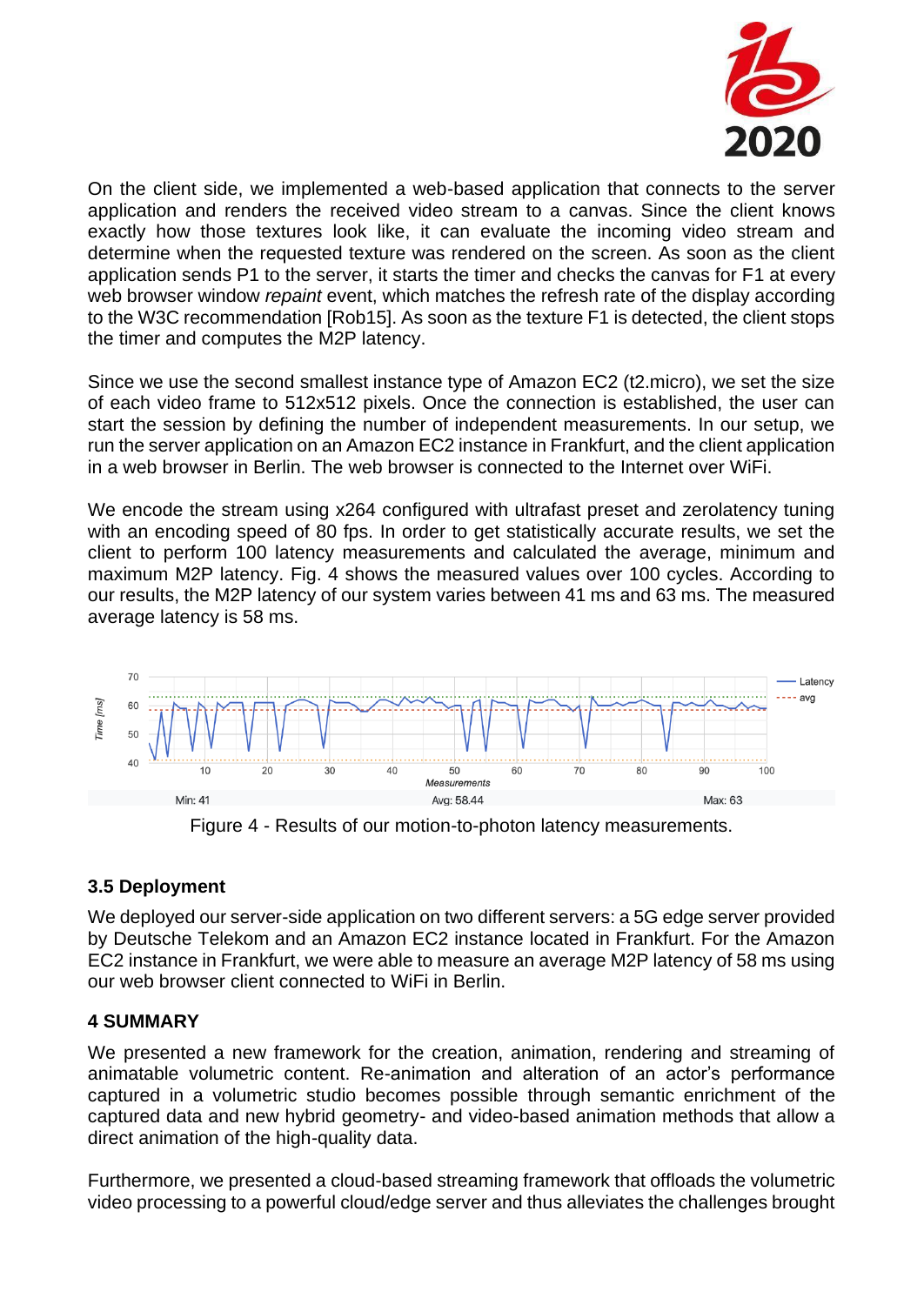

by interactive volumetric video in terms of real-time processing. Our framework includes several optimizations for low-latency streaming and is able to offer a smooth interactive volumetric video experience.

#### **REFERENCES**

[All19] T. Alldieck, G. Pons-Moll, C. Theobalt, and M. Magnor: Tex2shape: Detailed full human body geometry from a single image," in Proc. Int. Conf. on Computer Vision (ICCV), 2019.

[Alli01] R.S. Allison, L.R. Harris, M. Jenkin, U. Jasiobedzka, and J.E. Zacher. 2001. Tolerance of temporal delay in virtual environments. In Proceedings IEEE Virtual Reality 2001. IEEE Comput. Soc, 247–254.

[Angu05] Anguelov, D., Srinivasan, P., Koller, D., Thrun, S., Rodgers, J., Davis, J.: SCAPE: Shape Completion and Animation of People. Proc. Computer Graphics (SIGGRAPH), 2005.

[Coll15] A. Collet, M. Chuang, P. Sweeney, D. Gillett, D. Evseev, D. Calabrese, H. Hoppe, A. Kirk, and S. Sullivan, "High-quality streamable free-viewpoint video," ACM Trans. on Graphics, vol. 34, no. 4, p. 69, 2015.

[Goo] Google Draco: a library for compressing and decompressing 3D geometric meshes and point clouds. Online, accessed April 27, 2020: [https://github.com/google/draco.](https://github.com/google/draco)

[Gst] GStreamer: open source multimedia framework. Online, accessed April 27, 2020: https://gstreamer.freedesktop.org/.

[Gül20a] Gül, S., Podborski, D., Buchholz, T., Schierl, T. and Hellge, C., "Low-latency Cloud-based Volumetric Video Streaming Using Head Motion Prediction", Proceedings of the 30th ACM Workshop on Network and Operating Systems Support for Digital Audio and Video (NOSSDAV). 2020.

[Gül20b] Gül, S., Podborski, D., Son, J., Bhullar, G.S., Buchholz, T., Schierl, T. and Hellge, C., "Cloud Rendering-based Volumetric Video Streaming System for Mixed Reality Services", Proceedings of the 11th ACM Multimedia Systems Conference (MMSys). 2020.

[Hol15] C. Holmberg, S. Hakansson, and G. Eriksson. 2015. Web real-time communication use cases and requirements. RFC7478.

[Hils20] A. Hilsmann, P. Fechteler, W. Morgenstern, W. Paier, I. Feldmann, O. Schreer, P. Eisert, "Going beyond Free Viewpoint: Creating Animatable Volumetric Video of Human Performances", *IET Computer Vision* , 2020

[Huan15] Huang, P., Tejera, M., Collomosse, J., Hilton, A.: Hybrid Skeletal-Surface Motion Graphs for Character Animation from 4D Performance Capture. ACM Trans. Graph. 34, 2, Article 17, 2015.

[Fech19a] Fechteler, P., Hilsmann, A., Eisert, P.: Example-based Body Model Optimization and Skinning. In: Proc. Eurographics 2016. Lisbon, Portugal, 2016.

[Fech19b] Fechteler, P., Hilsmann, A., Eisert, P.: Markerless Multiview Motion Capture with 3D Shape Model Adaptation. Computer Graphics Forum 38(6), 91–109, 2019.

[Mic] Microsoft[,](http://www.microsoft.com/en-us/mixed-reality/capture-studios) <http://www.microsoft.com/en-us/mixed-reality/capture-studios>